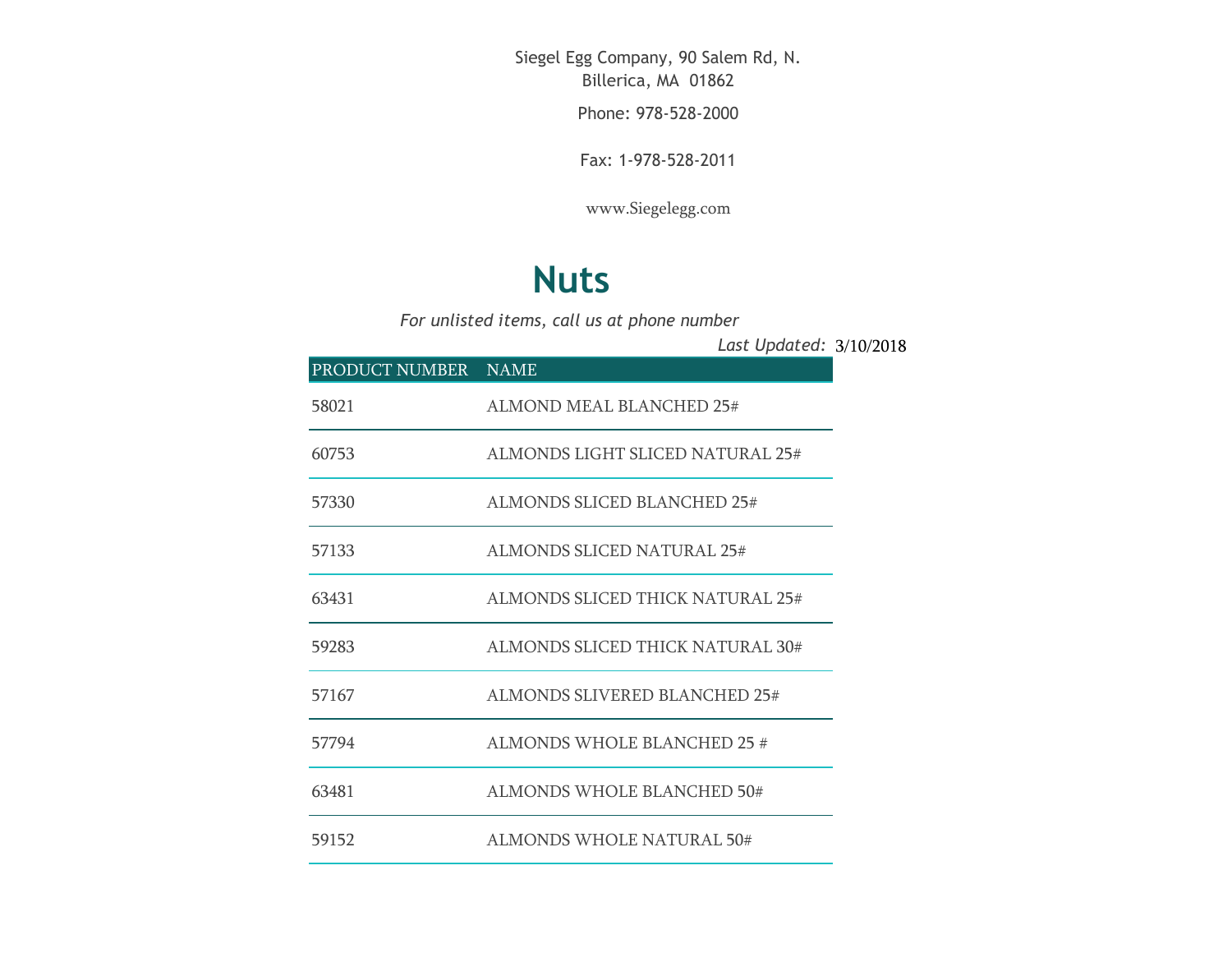| PRODUCT NUMBER NAME |                                    |
|---------------------|------------------------------------|
| 57373               | <b>CASHEWS UNSALTED PIECES 50#</b> |
| 57197               | HAZELNUT BLANCHED 55#              |
| 58051               | <b>HAZELNUTS NATURAL 25#</b>       |
| 57388               | <b>MACADAMIA NUTS 25#</b>          |
| 57969               | PEANUTS DRY ROASTED UNS 25#        |
| 58479               | PEANUTS SLICED 25#                 |
| 57720               | PECANS EXTRA LARGE PIECES 30#      |
| 57173               | PECANS HALVES 30#                  |
| 57172               | PECANS MEDIUM PIECES 30#           |
| 57376               | <b>PINE NUTS 55.12#</b>            |
| 57511               | PISTACHIOS 25#                     |
| 60722               | POPCORN KERNELS 50#                |
| 63326               | <b>WALNUT BITS CRAIN</b>           |
| 60471               | WALNUT MEDIUM COM. 50000# ST.CLARA |
| 63376               | <b>WALNUTS - MY GRANDMA</b>        |
| 56354               | WALNUTS BAKER PIECES (SYRUPPERS)   |
| 56415               | <b>WALNUTS COMB. LARGE PIECES</b>  |